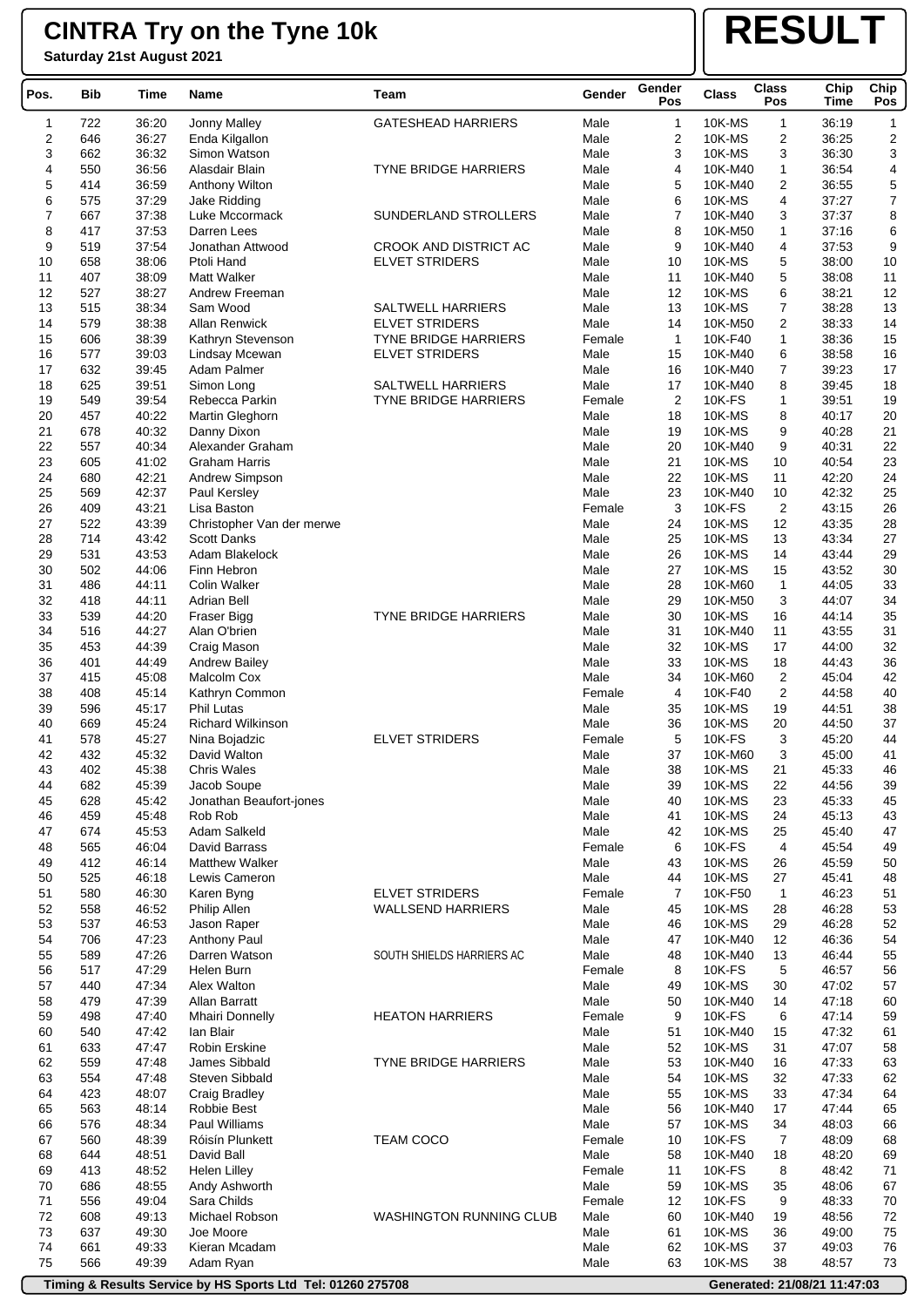**Saturday 21st August 2021**

# **RESULT**

| Pos.       | Bib        | Time           | Name                                  | Team                                                               | Gender           | Gender<br>Pos | Class                    | <b>Class</b><br>Pos | Chip<br><b>Time</b> | Chip<br>Pos |
|------------|------------|----------------|---------------------------------------|--------------------------------------------------------------------|------------------|---------------|--------------------------|---------------------|---------------------|-------------|
| 76         | 520        | 49:41          | <b>Katy Wilkes</b>                    |                                                                    | Female           | 13            | 10K-FS                   | 10                  | 48:57               | 74          |
| 77         | 708        | 49:44          | Daniel Orton                          | <b>QUAKERS</b>                                                     | Male             | 64            | 10K-MS                   | 39                  | 49:04               | 77          |
| 78         | 406        | 49:46          | Barbara Bone                          |                                                                    | Female           | 14            | 10K-FS                   | 11                  | 49:19               | 78          |
| 79         | 551        | 49:57          | James Robinson                        |                                                                    | Male             | 65            | 10K-MS                   | 40                  | 49:44               | 83          |
| 80         | 553        | 50:09          | Darren Cowell                         | <b>NEWBURN</b>                                                     | Male             | 66            | 10K-M50                  | 4                   | 49:42               | 81          |
| 81         | 507        | 50:13          | Mark Dawson                           |                                                                    | Male             | 67            | 10K-M40                  | 20                  | 49:44               | 82          |
| 82<br>83   | 694<br>538 | 50:14<br>50:17 | Leigh Owbridge<br>Jules Pearson       | HARTLEPOOL BURN ROAD HARRIERS<br>TYNEDALE HARRIERS & ATHLETIC CLUB | Male<br>Female   | 68<br>15      | 10K-M50<br>10K-F40       | 5<br>3              | 49:30<br>49:49      | 79<br>84    |
| 84         | 707        | 50:26          | Roger Thomas                          |                                                                    | Male             | 69            | 10K-M40                  | 21                  | 49:38               | 80          |
| 85         | 704        | 50:28          | James Clarke                          |                                                                    | Male             | 70            | 10K-M50                  | 6                   | 49:59               | 86          |
| 86         | 541        | 50:36          | <b>Martin Blakelock</b>               |                                                                    | Male             | 71            | 10K-MS                   | 41                  | 49:53               | 85          |
| 87         | 609        | 50:37          | Kay Hood                              |                                                                    | Female           | 16            | 10K-FS                   | 12                  | 50:04               | 88          |
| 88         | 500        | 50:43          | <b>Tom Farmer</b>                     |                                                                    | Male             | 72            | 10K-MS                   | 42                  | 50:04               | 87          |
| 89         | 627        | 50:58          | <b>Graeme Scott</b>                   |                                                                    | Male             | 73            | 10K-MS                   | 43                  | 50:11               | 89          |
| 90         | 544        | 51:15          | <b>Emily Allison</b>                  | <b>ELSWICK HARRIERS</b>                                            | Female           | 17            | <b>10K-FS</b>            | 13                  | 51:07               | 94          |
| 91         | 641        | 51:17          | <b>Kris Curtis</b>                    |                                                                    | Male             | 74            | 10K-MS                   | 44                  | 50:59               | 93          |
| 92         | 572        | 51:22          | Mark Appleby                          |                                                                    | Male             | 75            | 10K-M40                  | 22                  | 50:39               | 90          |
| 93<br>94   | 612<br>564 | 51:28<br>51:37 | David Jurgens<br><b>Richard Brown</b> |                                                                    | Male<br>Male     | 76<br>77      | 10K-M50<br>10K-MS        | 7<br>45             | 50:59<br>50:53      | 92<br>91    |
| 95         | 696        | 51:55          | Anthony Duggan                        |                                                                    | Male             | 78            | 10K-MS                   | 46                  | 51:16               | 95          |
| 96         | 604        | 52:05          | Anthony Harvey                        |                                                                    | Male             | 79            | 10K-M50                  | 8                   | 51:29               | 96          |
| 97         | 461        | 52:08          | <b>Tony Barrass</b>                   |                                                                    | Male             | 80            | 10K-M50                  | 9                   | 51:33               | 97          |
| 98         | 422        | 52:26          | Kerry Spencer                         |                                                                    | Female           | 18            | 10K-F40                  | 4                   | 51:45               | 98          |
| 99         | 700        | 52:27          | <b>Kirsty Malloch</b>                 |                                                                    | Female           | 19            | <b>10K-FS</b>            | 14                  | 51:48               | 99          |
| 100        | 128        | 52:30          | Gillian Hurdman                       |                                                                    | Female           | 20            | 10K-F50                  | $\overline{2}$      | 52:02               | 101         |
| 101        | 702        | 52:31          | John Stanley                          |                                                                    | Male             | 81            | 10K-M40                  | 23                  | 51:52               | 100         |
| 102        | 699        | 52:32          | James Mcadam                          |                                                                    | Male             | 82            | 10K-M50                  | 10                  | 52:02               | 102         |
| 103        | 635        | 52:38          | lan Atherton                          | <b>ALNWICK HARRIERS</b>                                            | Male             | 83            | 10K-M60                  | 4                   | 52:06               | 104         |
| 104        | 508        | 52:42          | <b>Jason Scott</b>                    |                                                                    | Male             | 84            | 10K-M50                  | 11                  | 52:20               | 106         |
| 105        | 511        | 52:47          | Duncan Black<br><b>Jack Masters</b>   |                                                                    | Male             | 85            | 10K-M40<br>10K-MS        | 24                  | 52:03<br>52:11      | 103<br>105  |
| 106<br>107 | 693<br>687 | 52:58<br>53:11 | Kathy Ashworth                        |                                                                    | Male<br>Female   | 86<br>21      | 10K-F40                  | 47<br>5             | 52:22               | 107         |
| 108        | 712        | 53:12          | Colin Mason                           |                                                                    | Male             | 87            | 10K-M40                  | 25                  | 52:43               | 109         |
| 109        | 545        | 53:17          | Neil Harker                           | HARTLEPOOL BURN ROAD HARRIERS                                      | Male             | 88            | 10K-M40                  | 26                  | 52:32               | 108         |
| 110        | 666        | 53:22          | Lucy Gunn                             |                                                                    | Female           | 22            | 10K-FS                   | 15                  | 52:56               | 110         |
| 111        | 404        | 53:49          | Ross Kane                             |                                                                    | Male             | 89            | 10K-MS                   | 48                  | 53:10               | 112         |
| 112        | 524        | 53:50          | Craig Simpson                         |                                                                    | Male             | 90            | 10K-MS                   | 49                  | 53:02               | 111         |
| 113        | 701        | 54:03          | Ashleigh Stevenson                    |                                                                    | Female           | 23            | 10K-FS                   | 16                  | 53:28               | 114         |
| 114        | 555        | 54:04          | Robbie Anderson                       |                                                                    | Male             | 91            | 10K-MS                   | 50                  | 53:14               | 113         |
| 115        | 684        | 54:05          | <b>Kelly Martin</b>                   |                                                                    | Female           | 24            | 10K-F40                  | 6                   | 53:29               | 115         |
| 116        | 518        | 54:07          | Laura Knowles                         |                                                                    | Female           | 25            | <b>10K-FS</b>            | 17                  | 53:33               | 116         |
| 117<br>118 | 536<br>431 | 54:17<br>54:23 | John Mcconnell<br>Roger Mills         |                                                                    | Male<br>Male     | 92<br>93      | 10K-M50<br>10K-M60       | 12<br>5             | 53:43<br>53:38      | 119<br>117  |
| 119        | 547        | 54:27          | Jack Stephenson                       |                                                                    | Male             | 94            | <b>10K-MS</b>            | 51                  | 53:54               | 120         |
| 120        | 535        | 54:31          | <b>Bradley Wood</b>                   |                                                                    | Male             | 95            | 10K-M40                  | 27                  | 54:05               | 122         |
| 121        | 586        | 54:33          | Maria Bankhead                        |                                                                    | Female           | 26            | 10K-F40                  | 7                   | 53:59               | 121         |
| 122        | 664        | 54:36          | <b>Emily Davidson</b>                 |                                                                    | Female           | 27            | <b>10K-FS</b>            | 18                  | 53:41               | 118         |
| 123        | 671        | 54:44          | <b>Catherine Stothard</b>             |                                                                    | Female           | 28            | <b>10K-FS</b>            | 19                  | 54:28               | 126         |
| 124        | 403        | 54:53          | <b>Michelle Staines</b>               |                                                                    | Female           | 29            | 10K-F50                  | 3                   | 54:22               | 123         |
| 125        | 496        | 55:00          | David Young                           |                                                                    | Male             | 96            | 10K-M40                  | 28                  | 54:29               | 127         |
| 126        | 688        | 55:07          | Andrea Ingles                         |                                                                    | Female           | 30            | 10K-F40                  | 8                   | 54:25               | 124         |
| 127        | 620        | 55:12          | <b>Elliot Mcdougall</b>               |                                                                    | Male             | 97            | 10K-MS                   | 52                  | 54:31               | 128         |
| 128<br>129 | 433<br>690 | 55:13<br>55:14 | Lyndsey Pilling<br>Jehnna Stratford   |                                                                    | Female<br>Female | 31<br>32      | 10K-F40<br><b>10K-FS</b> | 9<br>20             | 54:32<br>54:28      | 129<br>125  |
| 130        | 458        | 55:41          | Steven Kelly                          |                                                                    | Male             | 98            | 10K-MS                   | 53                  | 55:04               | 131         |
| 131        | 636        | 55:48          | Philippa Mcdonald                     |                                                                    | Female           | 33            | 10K-FS                   | 21                  | 55:06               | 132         |
| 132        | 630        | 55:50          | Nicky Garland                         |                                                                    | Male             | 99            | 10K-MS                   | 54                  | 54:55               | 130         |
| 133        | 587        | 56:08          | Steve Flanagan                        |                                                                    | Male             | 100           | 10K-M60                  | 6                   | 55:37               | 134         |
| 134        | 590        | 56:18          | <b>Tracey Nellist</b>                 |                                                                    | Female           | 34            | 10K-F50                  | 4                   | 55:36               | 133         |
| 135        | 528        | 56:28          | Dale Scott                            |                                                                    | Male             | 101           | 10K-MS                   | 55                  | 55:38               | 135         |
| 136        | 446        | 56:39          | John Anderson                         |                                                                    | Male             | 102           | 10K-M60                  | 7                   | 55:46               | 136         |
| 137        | 685        | 56:56          | Wayne Martin                          |                                                                    | Male             | 103           | 10K-M40                  | 29                  | 56:20               | 140         |
| 138        | 466        | 56:57          | Louise Hamilton                       |                                                                    | Female           | 35            | 10K-F40                  | 10                  | 56:05               | 137         |
| 139        | 504        | 56:58          | Ailsa Birkett                         |                                                                    | Female           | 36            | 10K-F60                  | $\mathbf{1}$        | 56:24               | 141         |
| 140        | 622        | 57:07          | Karen Carr                            |                                                                    | Female           | 37            | 10K-F50                  | 5                   | 56:17               | 138         |
| 141<br>142 | 526<br>460 | 57:14<br>57:16 | Daniel Gavin<br>Adam Scadeng          | SUNDERLAND STROLLERS                                               | Male<br>Male     | 104<br>105    | 10K-MS<br>10K-MS         | 56<br>57            | 56:17<br>56:52      | 139<br>147  |
| 143        | 615        | 57:17          | <b>Claire Turner</b>                  |                                                                    | Female           | 38            | 10K-F40                  | 11                  | 56:43               | 145         |
| 144        | 567        | 57:21          | Adam Gardner                          | <b>WALLSEND HARRIERS</b>                                           | Male             | 106           | <b>10K-MS</b>            | 58                  | 56:57               | 151         |
| 145        | 697        | 57:23          | Rebecca Stobbs                        |                                                                    | Female           | 39            | 10K-FS                   | 22                  | 56:32               | 143         |
| 146        | 698        | 57:24          | Nathan Davies                         |                                                                    | Male             | 107           | 10K-MS                   | 59                  | 56:31               | 142         |
| 147        | 529        | 57:25          | Amrut Chari                           |                                                                    | Male             | 108           | 10K-MS                   | 60                  | 56:54               | 148         |
| 148        | 647        | 57:28          | Sean Williams                         |                                                                    | Male             | 109           | 10K-M40                  | 30                  | 56:47               | 146         |
| 149        | 654        | 57:31          | Supipi Weerasinghe                    |                                                                    | Female           | 40            | <b>10K-FS</b>            | 23                  | 57:21               | 155         |
| 150        | 624        | 57:33          | Deimantas Janciukas                   |                                                                    | Male             | 110           | 10K-MS                   | 61                  | 56:36               | 144         |

**Timing & Results Service by HS Sports Ltd Tel: 01260 275708 Generated: 21/08/21 11:47:03** 

ſ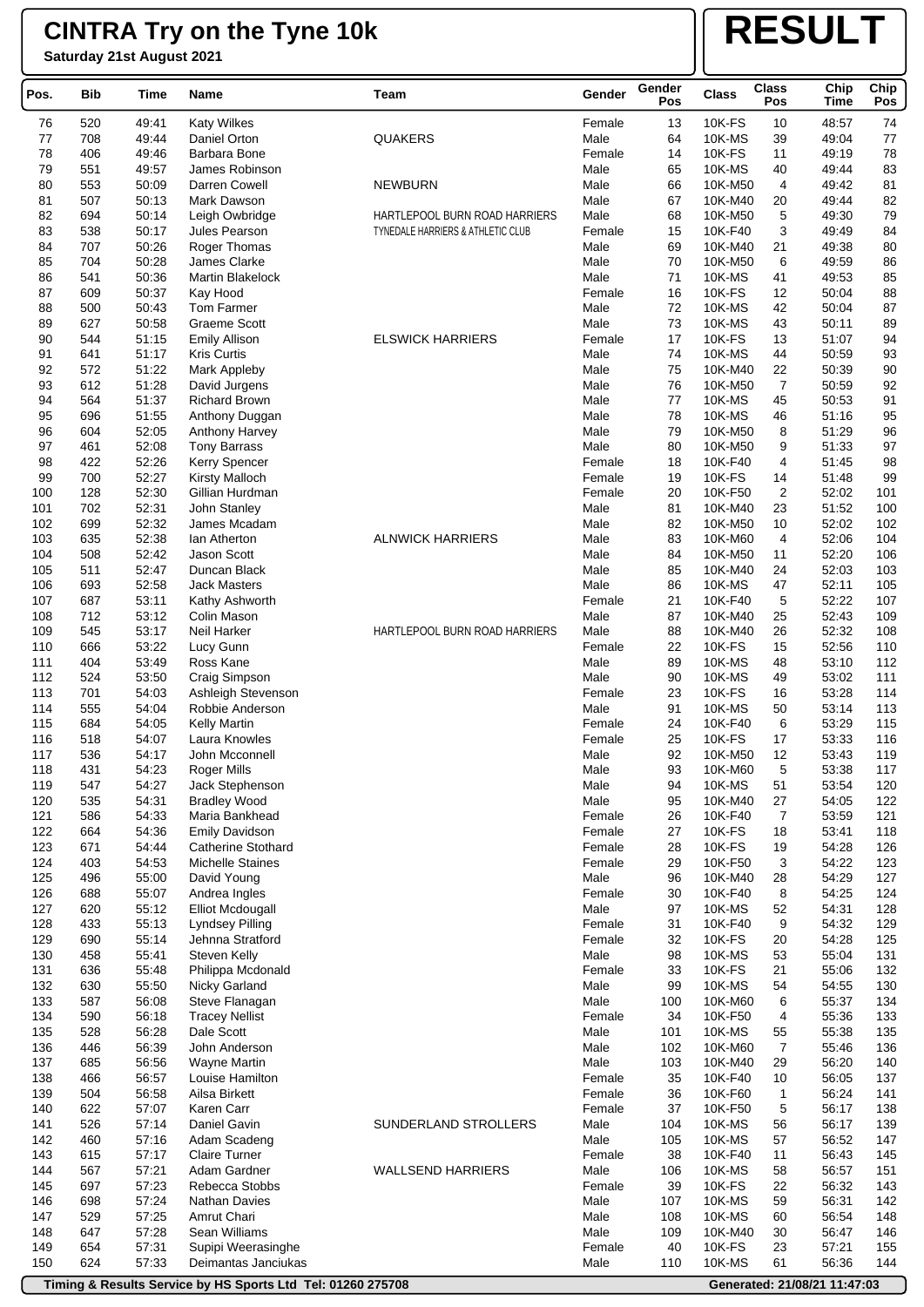**Saturday 21st August 2021**

# **RESULT**

| Pos.       | Bib        | Time               | Name                                  | Team                           | Gender           | Gender<br>Pos | <b>Class</b>             | <b>Class</b><br>Pos | Chip<br>Time       | Chip<br>Pos |
|------------|------------|--------------------|---------------------------------------|--------------------------------|------------------|---------------|--------------------------|---------------------|--------------------|-------------|
| 151        | 503        | 57:46              | Lauren Killcross                      |                                | Female           | 41            | 10K-FS                   | 24                  | 56:54              | 149         |
| 152        | 610        | 57:47              | Jessica Mcweeney                      |                                | Female           | 42            | <b>10K-FS</b>            | 25                  | 57:01              | 152         |
| 153        | 655        | 57:48              | Mel Howes                             |                                | Female           | 43            | <b>10K-FS</b>            | 26                  | 56:55              | 150         |
| 154        | 692        | 58:01              | <b>Rachel Masters</b>                 |                                | Female           | 44            | 10K-F40                  | 12                  | 57:13              | 153         |
| 155        | 691        | 58:01              | Lee Masters                           |                                | Male             | 111           | 10K-M40                  | 31                  | 57:13              | 154         |
| 156        | 475        | 58:07              | Daniel Henry                          |                                | Male             | 112           | 10K-MS                   | 62                  | 57:26              | 156         |
| 157        | 488        | 58:23              | James Sunley                          |                                | Male             | 113           | 10K-MS                   | 63                  | 57:31              | 158         |
| 158<br>159 | 695<br>506 | 58:28<br>58:32     | Ashleigh Atkinson                     | <b>WASHINGTON RUNNING CLUB</b> | Female<br>Male   | 45<br>114     | <b>10K-FS</b><br>10K-MS  | 27<br>64            | 58:01<br>57:52     | 160<br>159  |
| 160        | 542        | 58:34              | Mark Jankowski<br>Dan Jackson         |                                | Male             | 115           | 10K-M40                  | 32                  | 57:28              | 157         |
| 161        | 649        | 58:49              | Andrew Cartwright                     |                                | Male             | 116           | 10K-MS                   | 65                  | 58:03              | 162         |
| 162        | 443        | 58:50              | <b>Steve Campbell</b>                 |                                | Male             | 117           | 10K-M60                  | 8                   | 58:02              | 161         |
| 163        | 411        | 58:52              | David Rushton                         |                                | Male             | 118           | 10K-M50                  | 13                  | 58:24              | 165         |
| 164        | 638        | 59:04              | <b>Caroline Neves</b>                 |                                | Female           | 46            | 10K-FS                   | 28                  | 58:10              | 163         |
| 165        | 530        | 59:16              | Aaron Dixon-cave                      |                                | Male             | 119           | 10K-M40                  | 33                  | 58:18              | 164         |
| 166        | 668        | 59:22              | Julie Dugdale                         |                                | Female           | 47            | 10K-F40                  | 13                  | 58:32              | 166         |
| 167        | 430        | 59:26              | Mark Nicholson                        |                                | Male             | 120           | 10K-M40                  | 34                  | 58:37              | 167         |
| 168        | 681        | 59:28              | John Wallace                          |                                | Male             | 121           | 10K-MS                   | 66                  | 59:00              | 171         |
| 169<br>170 | 679        | 59:28              | Michael Donkin                        |                                | Female           | 48            | <b>10K-FS</b><br>10K-MS  | 29                  | 59:00              | 170<br>168  |
| 171        | 543<br>675 | 59:33<br>59:49     | Simon Charlton<br><b>Nick Shiel</b>   |                                | Male<br>Male     | 122<br>123    | 10K-M40                  | 67<br>35            | 58:44<br>59:10     | 172         |
| 172        | 534        | 59:50              | Avril Robinson                        | <b>TYNE BRIDGE HARRIERS</b>    | Female           | 49            | 10K-F50                  | 6                   | 58:56              | 169         |
| 173        | 660        | 59:58              | Shaun Branley-bell                    |                                | Male             | 124           | 10K-MS                   | 68                  | 59:33              | 174         |
| 174        | 659        | 59:58              | Dawn Branley-bell                     |                                | Female           | 50            | <b>10K-FS</b>            | 30                  | 59:33              | 175         |
| 175        | 416        | 1:00:23            | Jaime Maccoy                          |                                | Female           | 51            | 10K-F40                  | 14                  | 59:27              | 173         |
| 176        | 583        | 1:00:29            | Chris Broome                          |                                | Male             | 125           | 10K-M50                  | 14                  | 59:41              | 176         |
| 177        | 639        | 1:00:30            | Mitchell Hood                         |                                | Male             | 126           | 10K-MS                   | 69                  | 1:00:00            | 178         |
| 178        | 400        | 1:00:33            | Stephanie Holland                     |                                | Female           | 52            | 10K-F40                  | 15                  | 59:49              | 177         |
| 179        | 599        | 1:01:10            | Rebecca Willoughby                    |                                | Female           | 53            | <b>10K-FS</b>            | 31                  | 1:00:16            | 179         |
| 180        | 462        | 1:01:26            | <b>Christine Barrass</b>              |                                | Female           | 54            | 10K-F50                  | 7                   | 1:00:44            | 180         |
| 181        | 568        | 1:01:40            | Eddie Wong                            |                                | Male             | 127           | 10K-M50                  | 15                  | 1:00:47            | 181         |
| 182<br>183 | 595<br>598 | 1:01:46<br>1:01:46 | Jill Gowan<br>Andria Swindle          |                                | Female<br>Female | 55<br>56      | 10K-F40<br>10K-F50       | 16<br>8             | 1:00:54<br>1:00:54 | 183<br>182  |
| 184        | 585        | 1:01:48            | Deana Goodfellow                      |                                | Female           | 57            | 10K-F50                  | 9                   | 1:01:21            | 186         |
| 185        | 465        | 1:01:50            | Vicky Mann                            |                                | Female           | 58            | 10K-F40                  | 17                  | 1:00:58            | 184         |
| 186        | 588        | 1:01:50            | Alison Cando                          |                                | Female           | 59            | 10K-FS                   | 32                  | 1:01:29            | 187         |
| 187        | 546        | 1:02:18            | lan Ross                              |                                | Male             | 128           | 10K-M60                  | 9                   | 1:01:10            | 185         |
| 188        | 484        | 1:02:19            | <b>Yvette Blaney</b>                  |                                | Female           | 60            | 10K-F40                  | 18                  | 1:01:55            | 188         |
| 189        | 476        | 1:02:20            | Susan Palmer                          |                                | Female           | 61            | 10K-F40                  | 19                  | 1:01:55            | 189         |
| 190        | 584        | 1:02:56            | Lynne Pitwood                         |                                | Female           | 62            | 10K-F40                  | 20                  | 1:02:29            | 192         |
| 191        | 573        | 1:03:06            | <b>Steve Riley</b>                    | <b>UKNETRUNNER</b>             | Male             | 129           | 10K-M60                  | 10                  | 1:02:12            | 190         |
| 192        | 480        | 1:03:10            | Pete Agar                             |                                | Male             | 130           | 10K-M50                  | 16                  | 1:02:16            | 191         |
| 193        | 651        | 1:03:34            | Christopher Hall                      |                                | Male             | 131           | 10K-M40                  | 36                  | 1:03:01            | 194         |
| 194<br>195 | 650<br>533 | 1:03:34<br>1:03:35 | Scot Mcardle<br>Martha Carr           |                                | Male<br>Female   | 132<br>63     | 10K-M40<br><b>10K-FS</b> | 37<br>33            | 1:03:01<br>1:02:42 | 195<br>193  |
| 196        | 490        | 1:03:55            | Kerry Davison-kerr                    |                                | Female           | 64            | 10K-F40                  | 21                  | 1:03:20            | 198         |
| 197        | 613        | 1:03:55            | Jackie Sessford                       |                                | Female           | 65            | 10K-FS                   | 34                  | 1:03:28            | 199         |
| 198        | 652        | 1:04:00            | Sharon Fenton                         |                                | Female           | 66            | 10K-F50                  | 10                  | 1:03:04            | 196         |
| 199        | 474        | 1:04:01            | Joanne Bull                           |                                | Female           | 67            | 10K-F40                  | 22                  | 1:03:05            | 197         |
| 200        | 523        | 1:04:21            | Shaun Hughes                          |                                | Male             | 133           | 10K-MS                   | 70                  | 1:03:31            | 200         |
| 201        | 703        | 1:05:06            | Athena-maria Enderstein               |                                | Female           | 68            | <b>10K-FS</b>            | 35                  | 1:04:09            | 202         |
| 202        | 495        | 1:05:09            | Callum Ravelin                        |                                | Male             | 134           | <b>10K-MS</b>            | 71                  | 1:04:08            | 201         |
| 203        | 676        | 1:05:22            | Salma Miah                            |                                | Female           | 69            | <b>10K-FS</b>            | 36                  | 1:05:00            | 206         |
| 204        | 570        | 1:05:35            | <b>Richard Turnbull</b>               |                                | Male             | 135           | 10K-M40                  | 38                  | 1:04:49            | 204         |
| 205        | 455        | 1:05:40            | Louise Robson                         |                                | Female           | 70            | 10K-F40                  | 23                  | 1:04:43            | 203         |
| 206<br>207 | 482        | 1:05:52            | Nicky Sherman<br>Sarah Carr           |                                | Female<br>Female | 71<br>72      | 10K-F50<br>10K-FS        | 11<br>37            | 1:04:55<br>1:05:14 | 205<br>207  |
| 208        | 456<br>470 | 1:06:03<br>1:06:15 | <b>Tracie Lee</b>                     |                                | Female           | 73            | 10K-F50                  | 12                  | 1:05:20            | 208         |
| 209        | 467        | 1:06:15            | Joanne Errington                      |                                | Female           | 74            | 10K-F50                  | 13                  | 1:05:20            | 209         |
| 210        | 705        | 1:07:01            | Gemma Johnston                        |                                | Female           | 75            | <b>10K-FS</b>            | 38                  | 1:06:19            | 211         |
| 211        | 454        | 1:07:19            | <b>Martin Walker</b>                  |                                | Male             | 136           | 10K-M40                  | 39                  | 1:06:16            | 210         |
| 212        | 552        | 1:07:34            | Kay Wilkinson                         |                                | Female           | 76            | <b>10K-FS</b>            | 39                  | 1:06:37            | 212         |
| 213        | 670        | 1:08:33            | Lauren charlotte Phillips             |                                | Female           | 77            | 10K-FS                   | 40                  | 1:08:17            | 217         |
| 214        | 665        | 1:08:38            | Michelle Lauder                       |                                | Female           | 78            | 10K-F40                  | 24                  | 1:07:29            | 213         |
| 215        | 657        | 1:08:47            | Eleanor Boardman                      |                                | Female           | 79            | <b>10K-FS</b>            | 41                  | 1:07:50            | 214         |
| 216        | 468        | 1:08:58            | Steve Thompson                        |                                | Male             | 137           | 10K-M40                  | 40                  | 1:08:24            | 219         |
| 217        | 477        | 1:08:58            | Nicola Thompson                       |                                | Female           | 80            | <b>10K-FS</b>            | 42                  | 1:08:25            | 220         |
| 218<br>219 | 673        | 1:09:02            | Alex Hughes                           | PRUDHOE PLODDERS RUNNING CLUB  | Female<br>Female | 81<br>82      | <b>10K-FS</b><br>10K-F50 | 43<br>14            | 1:08:07<br>1:08:15 | 215<br>216  |
| 220        | 601<br>489 | 1:09:06<br>1:09:23 | <b>Elaine Beeby</b><br>Jessica Whalen |                                | Female           | 83            | 10K-FS                   | 44                  | 1:08:22            | 218         |
| 221        | 497        | 1:09:44            | Steve Inglis                          |                                | Male             | 138           | 10K-M40                  | 41                  | 1:08:49            | 221         |
| 222        | 653        | 1:10:00            | Maria Ryder                           |                                | Female           | 84            | 10K-F50                  | 15                  | 1:09:10            | 222         |
| 223        | 447        | 1:10:12            | Paul Carroll                          |                                | Male             | 139           | 10K-MS                   | 72                  | 1:09:34            | 226         |
| 224        | 410        | 1:10:12            | Rosie Smith                           |                                | Female           | 85            | 10K-FS                   | 45                  | 1:09:34            | 227         |
| 225        | 582        | 1:10:15            | Laura Riley                           |                                | Female           | 86            | <b>10K-FS</b>            | 46                  | 1:09:15            | 223         |

**Timing & Results Service by HS Sports Ltd Tel: 01260 275708 Generated: 21/08/21 11:47:03**